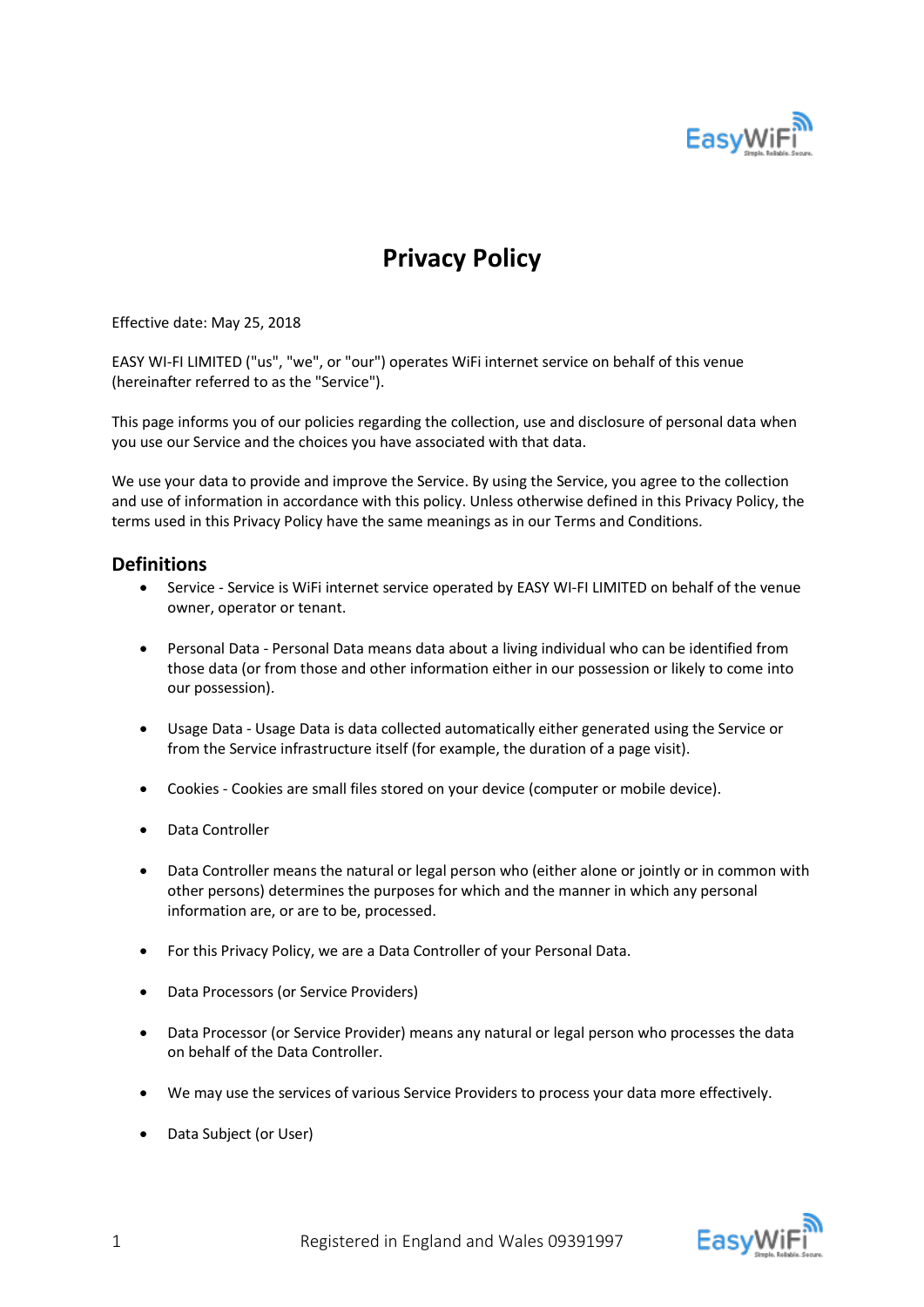• Data Subject is any living individual who is using our Service and is the subject of Personal Data.

Where we are acting as the data processor for the controller (Usually the venue owner who we are providing the service on behalf of) we will give access to your personal data for marketing purposes where you have explicitly given permission to do so at the time of registration. You have the right to withdraw your consent at any time.

To withdraw your consent, you can email or post the request to us or use our online subscriber portal to update your preferences. You should also contact the venue owner to have your details removed from their records.

### **Information Collection and Use**

We collect several different types of information for various purposes to provide and improve our Service to you.

# **Types of Data Collected**

#### **Personal Data**

While using our Service, we may ask you to provide us with certain personally identifiable information that can be used to contact or identify you ("Personal Data"). Personally identifiable information may include, but is not limited to:

- Title (Ms, Mrs, Mr, Miss)
- Full name
- Email Address
- Phone Number
- Age Range
- Gender
- Date of Birth
- Local or Visitor (To the venue)
- Country of Origin
- Custom data fields, I.e. user type is casual

#### **Usage Data**

We may also collect information on how the Service is accessed and used ("Usage Data"). This Usage Data may include the following:

- Device Media Access Control ("MAC") Address
- Device Host Name
- Device IP Address
- Access Point Locations
- Access Times and Dates
- Data Usage (Volumes)

# **Tracking & Cookies Data**

We use cookies and similar tracking technologies to track the activity on our Service and we hold certain information.

Cookies are files with a small amount of data which may include an anonymous unique identifier. Cookies are sent to your browser from a website and stored on your device. Other tracking technologies are also used such as beacons, tags and scripts to collect and track information and to improve and analyse our Service.

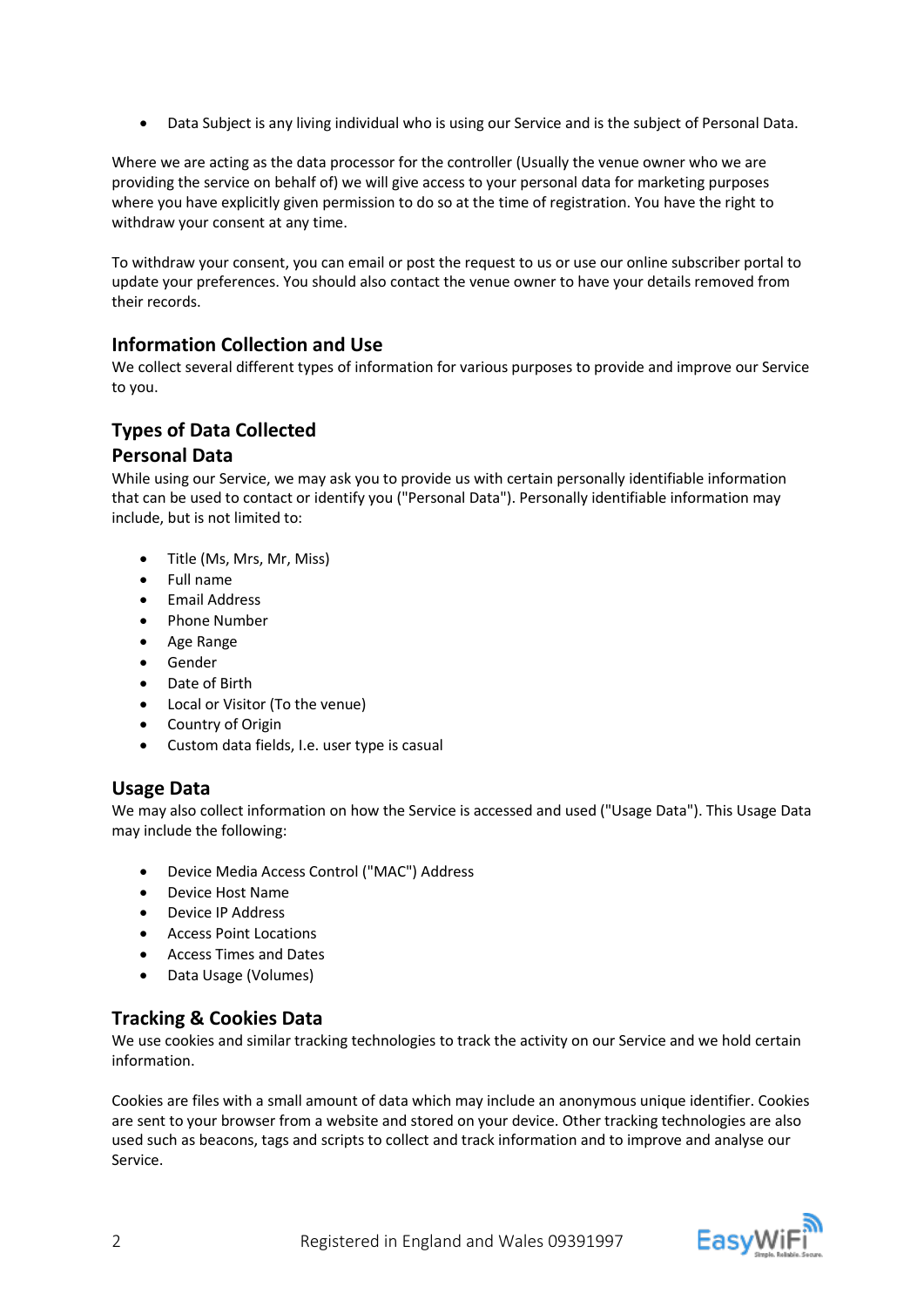You can instruct your browser to refuse all cookies or to indicate when a cookie is being sent. However, if you do not accept cookies, you may not be able to use some portions of our Service.

Examples of Cookies we use:

- Session Cookies. We use Session Cookies to operate our Service.
- Preference Cookies. We use Preference Cookies to remember your preferences and various settings.
- Security Cookies. We use Security Cookies for security purposes.

#### **Use of Data**

EASY WI-FI LIMITED uses the collected data for various purposes:

- To provide and maintain our Service
- To provide customer support
- To gather analysis or valuable information so that we can improve our Service
- To monitor the usage of our Service
- To detect, prevent and address technical issues
- To send marketing information (if consent given at time of registration)

# **Legal Basis for Processing Personal Data under the General Data Protection Regulation (GDPR)**

If you are from the European Economic Area (EEA), EASY WI-FI LIMITED legal basis for collecting and using the personal information described in this Privacy Policy depends on the Personal Data we collect and the specific context in which we collect it.

EASY WI-FI LIMITED may process your Personal Data because:

- We need to perform a contract with you
- You have given us permission to do so (Consent)
- The processing is in our legitimate interests and it is not overridden by your rights
- To comply with the law (communications data retention)

#### **Retention of Data**

EASY WI-FI LIMITED will retain your Personal Data only for as long as is necessary for the purposes set out in this Privacy Policy. We will retain and use your Personal Data to the extent necessary to comply with our legal obligations (for example, if we are required to retain your data to comply with applicable laws), resolve disputes and enforce our legal agreements and policies.

EASY WI-FI LIMITED will also retain Usage Data for internal analysis purposes. Usage Data is generally retained for a shorter period of time, except when this data is used to strengthen the security or to improve the functionality of our Service, or we are legally obligated to retain this data for longer periods (We will retain usage data for a minimum period of 12 months for communications data retention).

#### **Transfer of Data**

Your information, including Personal Data, will be retained within the EEA. Where we are collecting data or sharing it with the venue owner you will need to refer to their policy for data transfer and storage.

If you are located outside United Kingdom and choose to provide information to us, please note that we transfer the data, including Personal Data, to United Kingdom and process it there.

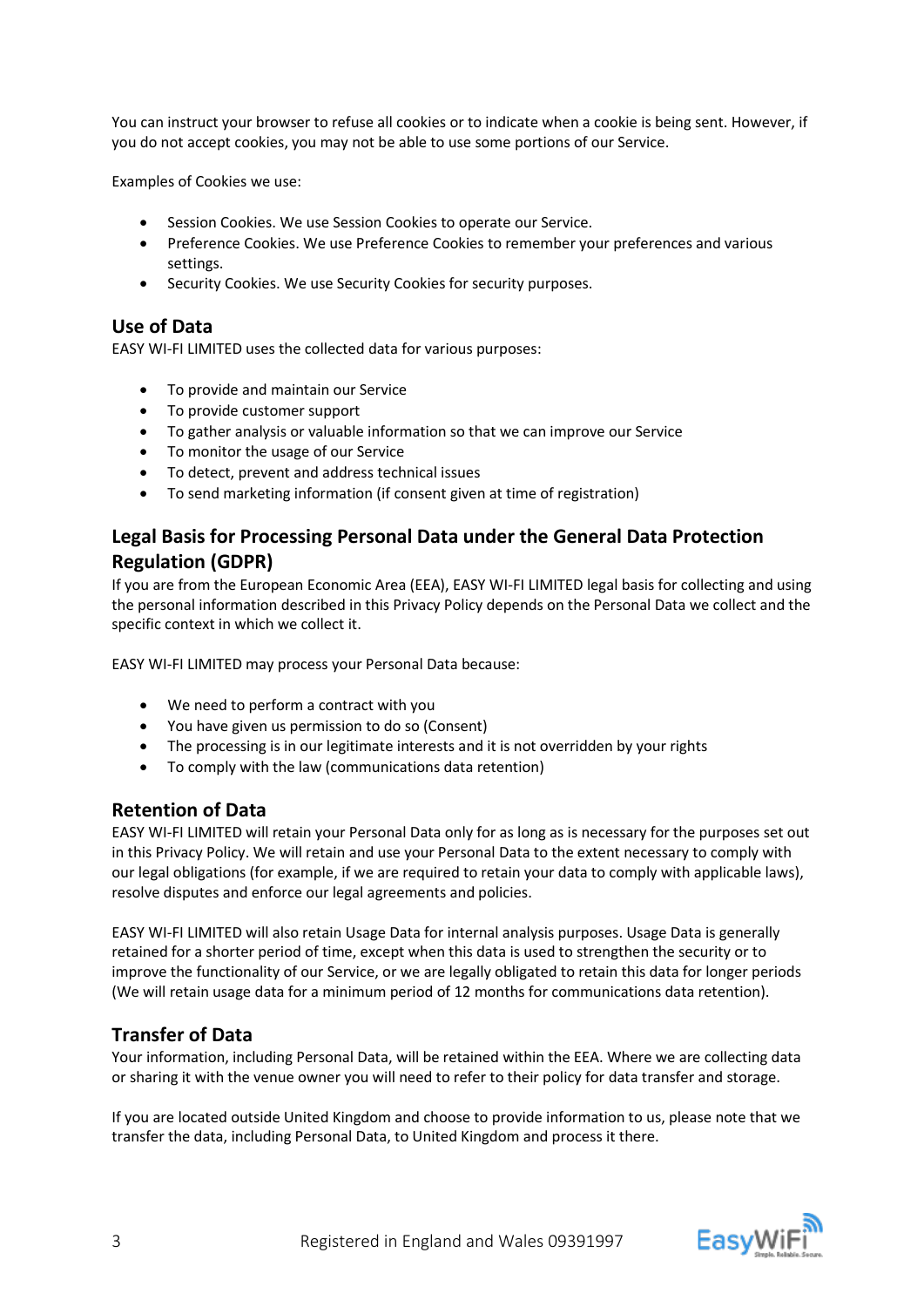Your consent to this Privacy Policy followed by your submission of such information represents your agreement to that transfer.

EASY WI-FI LIMITED will take all the steps reasonably necessary to ensure that your data is treated securely and in accordance with this Privacy Policy and no transfer of your Personal Data will take place to an organisation or a country unless there are adequate controls in place including the security of your data and other personal information.

#### **Venue Details**

Where you have given consent for us to share your data with you will need to contact them using the details below to make data requests. If you have used our self-service portal to disable marketing/sharing consent, then you should contact the venue owner to make sure they have removed or updated any older personal data they may hold.

- Venue Name;
- Venue Email;
- Venue Phone;

#### **Third Party Services**

The venue owner may use direct integrations with marketing or CRM services. If integration is enabled from our platform the services will be listed below.

The venue may have provided additional privacy information which can be found at the bottom of this page under "Additional Information".

#### **Disclosure of Data**

#### **Disclosure for Law Enforcement**

Under certain circumstances, EASY WI-FI LIMITED may be required to disclose your Personal Data if required to do so by law or in response to valid requests by public authorities (e.g. a court or a government agency).

#### **Legal Requirements**

EASY WI-FI LIMITED may disclose your Personal Data in the good faith belief that such action is necessary to:

- To comply with a legal obligation
- To protect and defend the rights or property of EASY WI-FI LIMITED
- To prevent or investigate possible wrongdoing in connection with the Service
- To protect the personal safety of users of the Service or the public
- To protect against legal liability

#### **Security of Data**

The security of your data is important to us but remember that no method of transmission over the Internet or method of electronic storage is 100% secure. While we strive to use commercially acceptable means to protect your Personal Data, we cannot guarantee its absolute security.

EASY WI-FI LIMITED will always ensure that data transferred to and from our service platform is encrypted using TLS and any storage of your personal data will be on encrypted storage to help protect your personal data.

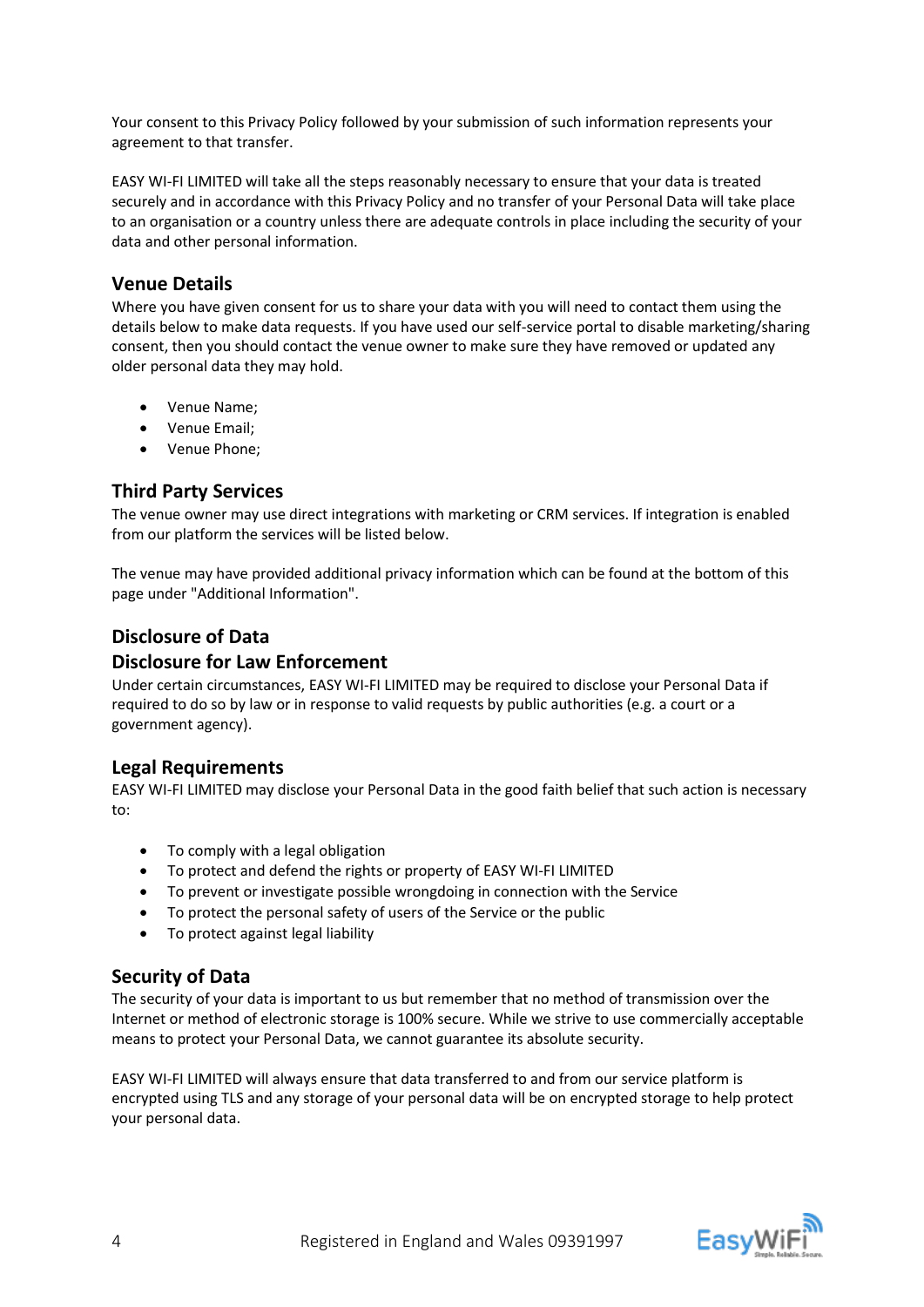# **Your Data Protection Rights under the General Data Protection Regulation (GDPR)**

If you are a resident of the European Economic Area (EEA), you have certain data protection rights. EASY WI-FI LIMITED aims to take reasonable steps to allow you to correct, amend, delete or limit the use of your Personal Data.

If you wish to be informed about what Personal Data we hold about you and if you want it to be removed from our systems (where the data is not retained for legal purposes), please contact us or use our online subscriber portal.

In certain circumstances, you have the following data protection rights:

- The right to access, update or delete the information we have on you. Whenever made possible, you can access, update or request deletion of your Personal Data directly within your account settings section. If you are unable to perform these actions yourself, please contact us to assist you.
- The right of rectification. You have the right to have your information rectified if that information is inaccurate or incomplete.
- The right to object. You have the right to object to our processing of your Personal Data.
- The right of restriction. You have the right to request that we restrict the processing of your personal information.
- The right to data portability. You have the right to be provided with a copy of the information we have on you in a structured, machine-readable and commonly used format.
- The right to withdraw consent. You also have the right to withdraw your consent at any time where EASY WI-FI LIMITED relied on your consent to process your personal information.

Please note that we may ask you to verify your identity before responding to such requests.

You have the right to complain to a Data Protection Authority about our collection and use of your Personal Data. For more information, please contact your local data protection authority in the European Economic Area (EEA).

EASY WI-FI LIMITED are registered with the ICO.

#### **Service Providers**

We may employ third party companies and individuals to facilitate our Service ("Service Providers"), provide the Service on our behalf, perform Service-related services or assist us in analysing how our Service is used.

These third parties have access to your Personal Data only to perform these tasks on our behalf and are obligated not to disclose or use it for any other purpose.